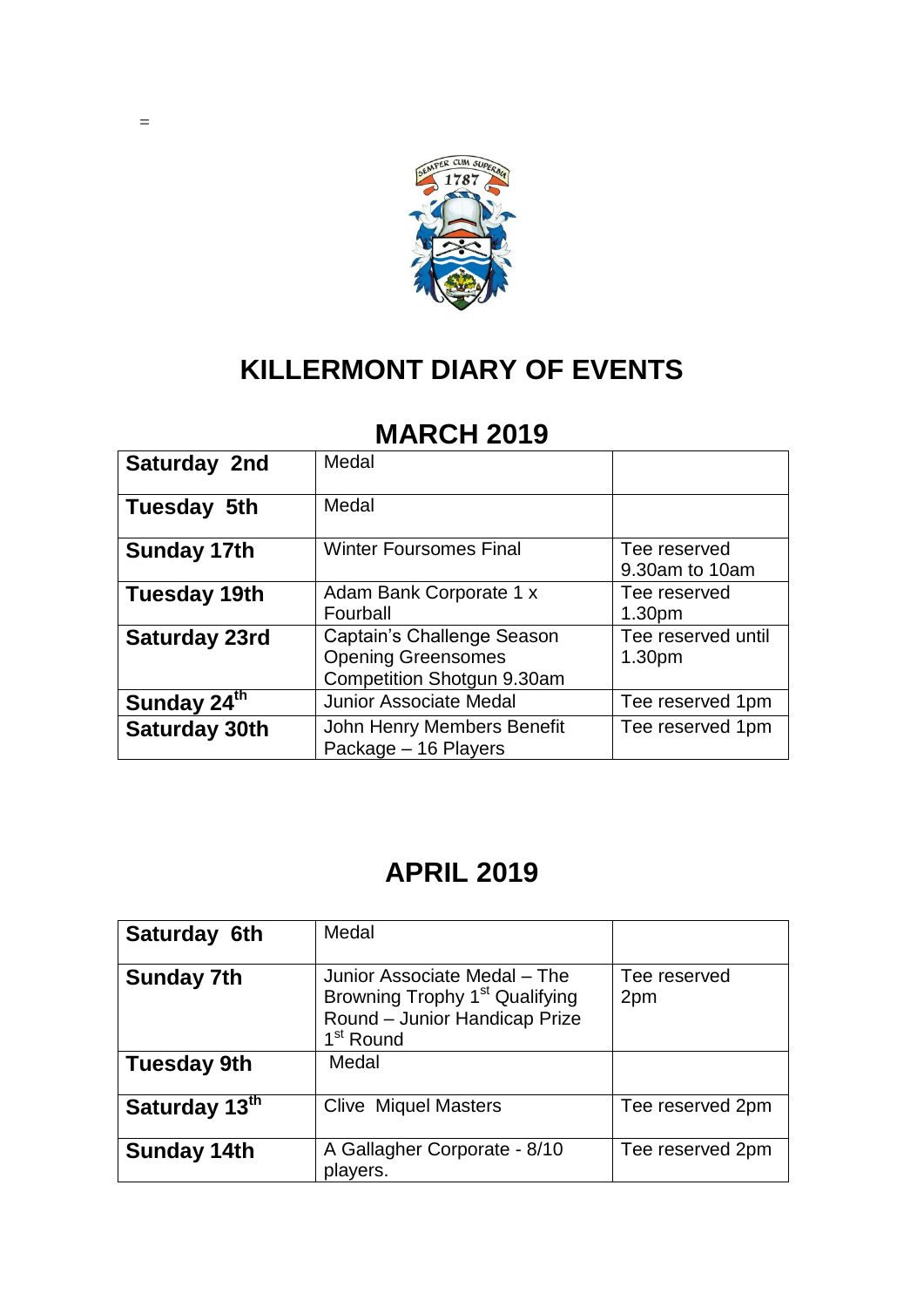| Tuesday 16th              | Medal -9 Holes Stableford<br>Qualifying for R & A 9 Hole<br>Championship |                                        |
|---------------------------|--------------------------------------------------------------------------|----------------------------------------|
| <b>Friday 19th</b>        | <b>Hugh Dickson Trophy</b>                                               | Tee reserved<br>12.00 noon-<br>3.00pm. |
| Monday 22nd               | <b>Public Holiday</b>                                                    |                                        |
| Thursday 25 <sup>th</sup> | <b>Council Match v Western Gailes</b>                                    | Tee reserved<br>1.30 <sub>pm</sub>     |
| Friday 26 <sup>th</sup>   | Seniors y Juniors Team Match                                             | Tee reserved<br>5.00pm -6.30pm         |



## **KILLERMONT DIARY OF EVENTS**

### **MAY 2019**

| <b>Saturday 4th</b> | Spring Meeting & Medals Finals                                                                                                 |                                   |
|---------------------|--------------------------------------------------------------------------------------------------------------------------------|-----------------------------------|
| <b>Sunday 5th</b>   | Junior Associates Medal - The<br>Browning Trophy 2 <sup>nd</sup> Qualifying<br>Round - Junior Handicap Prize<br>$2^{nd}$ Round | Tee reserved 2pm                  |
| <b>Monday 6th</b>   | Ladies Day - Mixed Foursomes<br>Shotgun 09.30am<br>Public Holiday                                                              | Tee reserved to<br>1.30pm approx. |
| Tuesday 7th         | Medal                                                                                                                          |                                   |
| Wednesday 8th       | Team v Kirkintilloch                                                                                                           | Tee reserved<br>4.50pm -6.30pm    |
| <b>Sunday 12th</b>  | Stewart Cup - Preliminary Round                                                                                                | Tee reserved<br>$12.30 - 3.30$ pm |